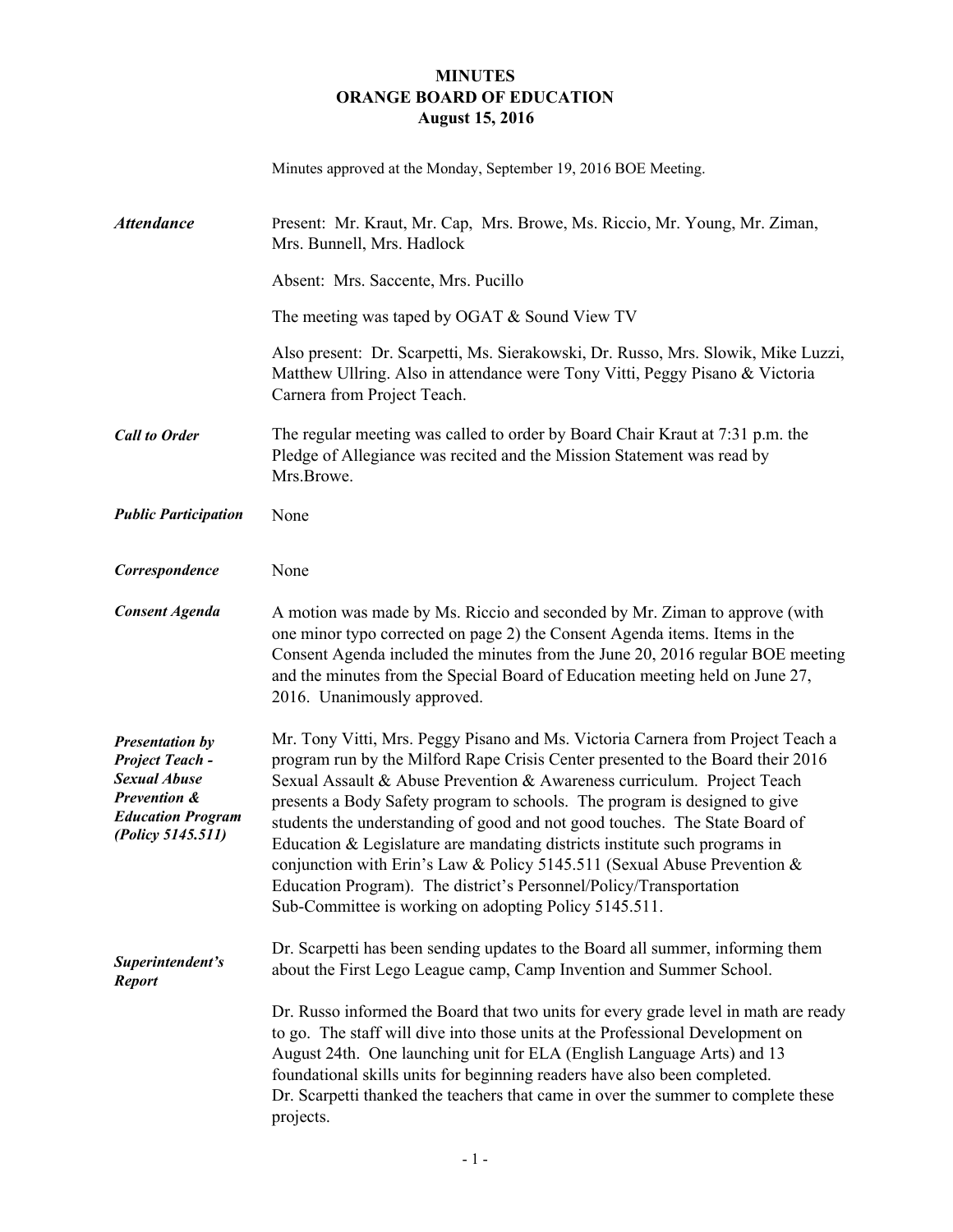Dr. Scarpetti introduced Mr. Matthew Ullring as the district's new Technology Director. Mr. Ullring thanked Dr. Scarpetti, Dr. Russo & Mr. Cap for the interview and stated he was happy to join the district. Mr. Ullring comes from the East Haven School System where they currently have 1-1 computers which Orange will be rolling out this year. Matt has 20 years in the technology field and stated he was a people person. Chromebooks, have been configured, desktops have been set-up in the rooms. Matt has set-up some meetings with VoIP phone vendors, taking a different approach, picking a phone brand and not a phone vendor. Picking a phone that will last a long time, that is reliable and that will integrate with the district's current technology will work best. Dr. Scarpetti then thanked Mr. Cap for all his time during the hiring process.

Ms. Sierakowski reported that the summer is a busy and transitional time for central office. The district is closing out one fiscal year, bringing projects to closure, paying bills, reconciling in preparation for the auditors' visit in the near future. Much effort goes into providing an effective, efficient and safe way to provide transport for our students. The bus routes reflect the school population in any given year, sixth graders are off the routes and new students are added. This shift creates the possibility of changes to long-standing stops and new stops being added. Students' bus numbers will be included on the principal's letter going out on August 16th. There will be a three town meeting at Amity next week to review the new routes with the bus drivers and to review their responsibilities as driver for our students.

Dr. Scarpetti then asked Mr. Luzzi to give the Board an update on all of the projects that took place over the summer. A lot of these projects were funded by savings through the facilities department, with help from Dr. Scarpetti and Ms. Sierakowski. The projects included: Race Brook's & Turkey Hill's gym floors, were sanded down to all natural wood and refinished, All new lines and school letters were painted on. Race Brook school's sidewalk was fixed, pole protectors were installed on the basketball poles. Six new cameras were purchased, these cameras would be used if one of the existing camera stopped working and needed repair. New ballards around the UI box at RB, which was required by the UI Company. LED lighting upgrade at Mary L. Tracy, Turkey Hill and Race Brook has been completed. Audit at Peck Place School to update lighting to LED. Mr. Luzzi commended his staff for their hard work this summer, especially with the excessive heat. Mr. Ziman commented how lucky the district is to have Mr. Luzzi as the Director of Facilities.

Dr. Russo updated the Board on some of the current personnel openings. Currently the board has several non-union positions open, the district is looking for a math aide, a reading aide, a security monitor. The kindergarten position for Mary L. Tracy and the math specialist position at Race Brook should be filled this week.

Superintendent Scarpetti said he was impressed by the teachers, they are already at the schools getting their classrooms ready for the start of school.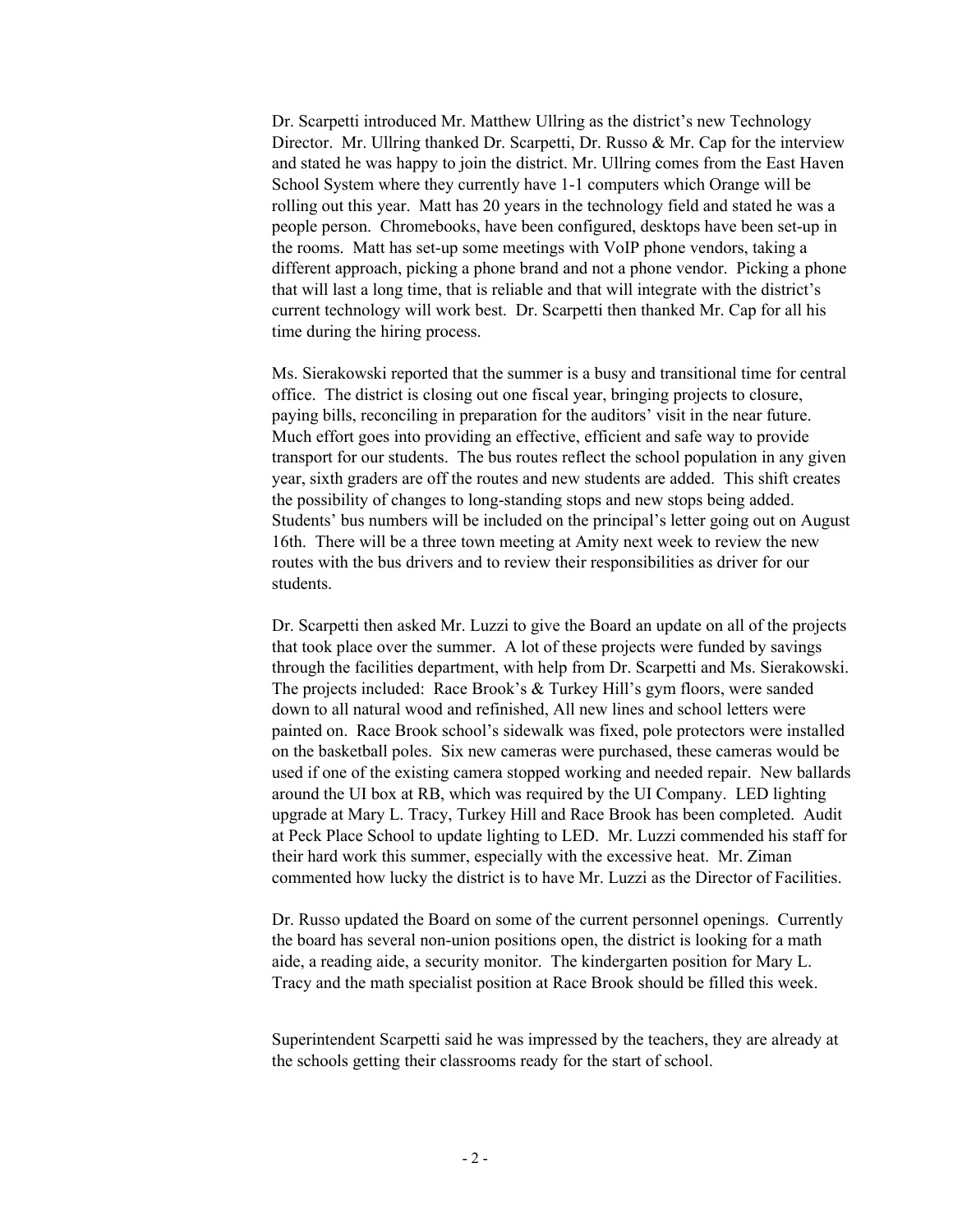## *Board Business*

| Second Read - 5113                                                                                                                                                                                                                                     | These policies were presented as a first read at the June 20th BOE meeting. Motion                                                                                                                                                                                                                                                                                                                                                                                                |
|--------------------------------------------------------------------------------------------------------------------------------------------------------------------------------------------------------------------------------------------------------|-----------------------------------------------------------------------------------------------------------------------------------------------------------------------------------------------------------------------------------------------------------------------------------------------------------------------------------------------------------------------------------------------------------------------------------------------------------------------------------|
| - Attendance &                                                                                                                                                                                                                                         | made/seconded to adopt Policy 5113 Attendance & Excuses by Mrs. Bunnell/Ms.                                                                                                                                                                                                                                                                                                                                                                                                       |
| Excuses & 5113.2 -                                                                                                                                                                                                                                     | Riccio. Unanimously approved. Motion made/seconded to adopt Policy 5113.2                                                                                                                                                                                                                                                                                                                                                                                                         |
| <b>Truancy</b>                                                                                                                                                                                                                                         | Truancy by Ms. Ricco/Mr. Young. Unanimously approved.                                                                                                                                                                                                                                                                                                                                                                                                                             |
| <b>First Read - 5141.21</b><br>- Administering<br><b>Medication, 5145.511</b><br>- Sexual Abuse<br>Prevention &<br><b>Education Program,</b><br>5144.4 - Physical<br>Exercise &<br>Discipline, 0200 -<br><b>Statement of</b><br><b>Education Goals</b> | These policies are being presented as a first read. Red-lined copies of these policies<br>were provided to Board Members. Board Members with questions or needing<br>clarification should reach out to Mrs. Saccente, Chair of<br>Personnel/Policy/Transportation or to Dr. Scarpetti. These policies will be<br>presented at the next board meeting for approval.                                                                                                                |
| <b>Non-Union Hourly</b>                                                                                                                                                                                                                                | Non-Union Hourly Salaries for those with one-year contracts will be discussed in                                                                                                                                                                                                                                                                                                                                                                                                  |
| Salaries *                                                                                                                                                                                                                                             | <b>Executive Session.</b>                                                                                                                                                                                                                                                                                                                                                                                                                                                         |
| <b>STANDING</b><br><b>COMMITTEES</b>                                                                                                                                                                                                                   |                                                                                                                                                                                                                                                                                                                                                                                                                                                                                   |
| Finance &<br><b>Operations -</b><br>Ms. Riccio                                                                                                                                                                                                         | Committee met on August 1st and reviewed the expenditures/profit and loss<br>information. Everything looks to be on-track. The additional funds needed for the<br>new teachers at Mary L,. Tracy and Turkey Hill have been reallocated within the<br>budget. Some changes may be coming to the 21st program. A professional<br>development has been set-up for the on-site managers. The next sub-committee<br>meeting will take place a week or two before the next BOE meeting. |
| <b>Personnel/Policy</b>                                                                                                                                                                                                                                | Committee met on August 1st and few other times. Among others, the committee                                                                                                                                                                                                                                                                                                                                                                                                      |
| Transportation - Mr.                                                                                                                                                                                                                                   | is working on the policies brought forward tonight as a first read. Class Size and                                                                                                                                                                                                                                                                                                                                                                                                |
| Young                                                                                                                                                                                                                                                  | Food & Allergy policies will be worked on soon.                                                                                                                                                                                                                                                                                                                                                                                                                                   |
| <b>Building &amp; Grounds</b><br>/ Safety & Security -<br>Mr. Young                                                                                                                                                                                    | Mr. Luzzi is doing a wonderful job, the buildings look great, the smell of fresh paint<br>is all around. The solar project is going to be great.                                                                                                                                                                                                                                                                                                                                  |
| <b>Long Range</b>                                                                                                                                                                                                                                      | Mrs. Pucillo was absent, Dr. Scarpetti reported that he and Mrs. Pucillo have been                                                                                                                                                                                                                                                                                                                                                                                                |
| <b>Planning Report</b>                                                                                                                                                                                                                                 | conversing back and forth. Mrs. Pucillo hopes to set up a meeting for the end of                                                                                                                                                                                                                                                                                                                                                                                                  |
| Mrs. Pucillo                                                                                                                                                                                                                                           | September or early October.                                                                                                                                                                                                                                                                                                                                                                                                                                                       |